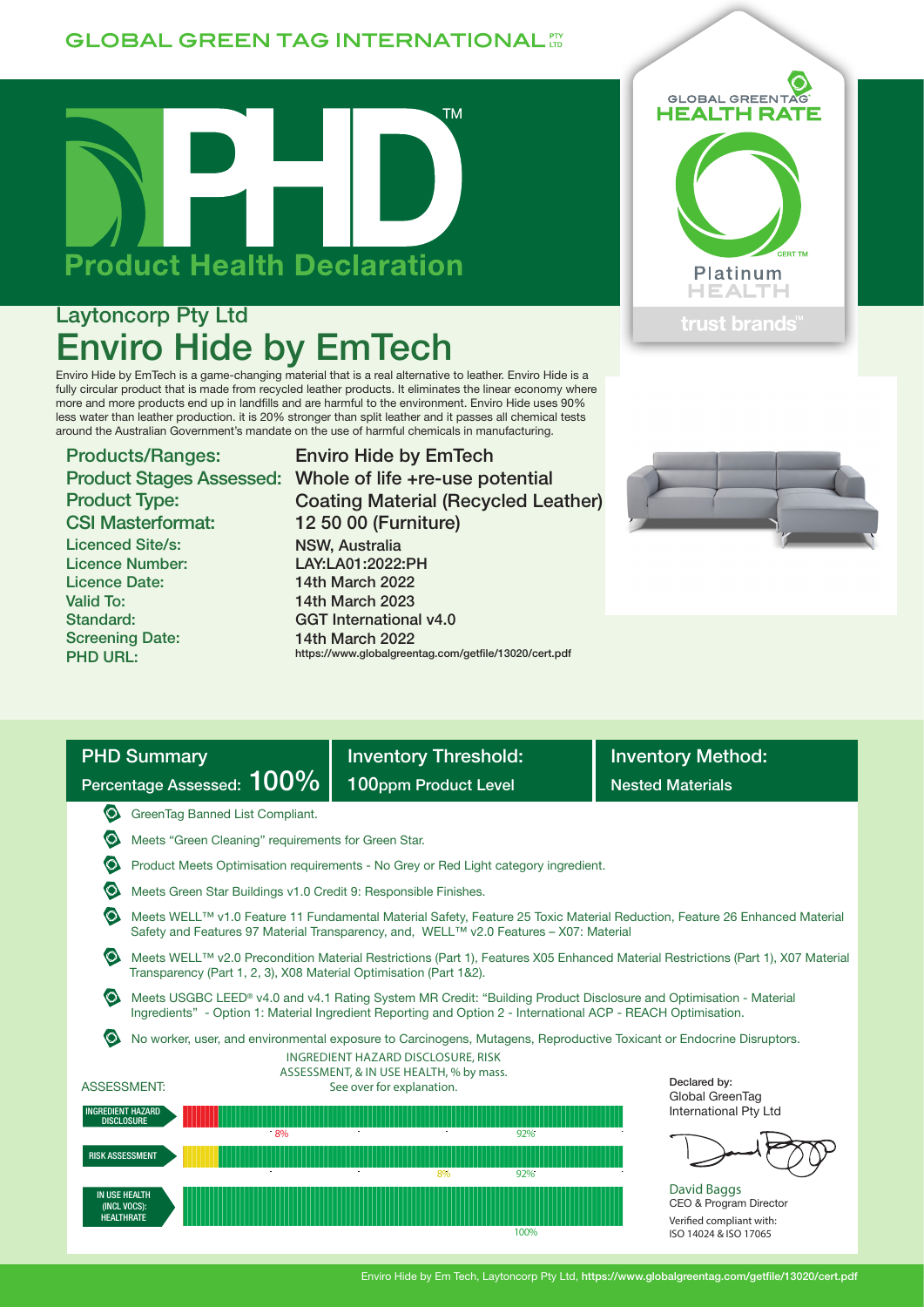#### 1.0 Scope

The Global GreenTag International (GGT) Product Health Declaration (PHD) has been designed to provide an additional level of service to the green product sector in facilitating an easier understanding of both the hazard and risk associated with any certified products and is intended to indicate:

- Chemical hazards of both finished product and unique ingredients to a minimum level of 100ppm for final product throughout the product life cycle, (including any VOC or other gaseous emissions);
- An assessment of exposure or risk associated with ingredient handling, product use, and disposal in relation to established mitigation and management processes;

It is not intended to assess:

- i. substances used or created during the manufacturing process unless they remain in the final product; or
- ii. substances created after the product is delivered for end use (e.g., if the product unusually degrades, combusts or otherwise changes chemical composition).

GGT PHDs are only issued to products that have passed GGT Standards' certification requirements. The Level of Assessment (BronzeHEALTH, SilverHEALTH GoldHEALTH or PlatinumHEALTH) rating relates ONLY to GGT Standard Sustainability Assessment Criteria 3, and is declared separately to the overall Bronze, Silver Gold or Platinum Green Tag Certification Mark Tier Levels.

#### 1.2 Preparing an PHD

GGT PHDs are prepared using Hazard Classifications from the UN Globally Harmonised System of Classification and Labelling of Chemicals (GHS) and as an outcome of a successful Application for Certification. Assessments are undertaken by GGT Qualified Exemplar Global Lead Auditors and subsequently accepted for Certification by the GGT Program Director (also a Qualified Exemplar Global Lead Auditor) under the Personal Products Standard v1.0/1.1, and Cleaning Products Standard v1.1/1.2 and above Program Rules.

#### 1.3 External Peer Review

Every GGT PHD is independently peer reviewed by an external Consultant Toxicologist and Member of the Australian College of Toxicology &Risk Assessment.

### 2.0 Declaration of Ingredients

Where a manufacturer wishes recognition under a rating program that requires transparency of ingredients such as LEED v4.0 & v4.1, WELL v1 & v2, Living Building Challenge, Estidama etc., the following information is declared from audit:

| Colour       | <b>Ingredient Name</b>                                                                                                                                                                         |
|--------------|------------------------------------------------------------------------------------------------------------------------------------------------------------------------------------------------|
| Green        | <b>Ideal-Low</b><br>No concerns- ingredient safe at any level based on current known science, % of the ingredient, and relevance to use<br>context'                                            |
| Yellow       | <b>Medium to Low</b><br>Hazardous Ingredient with minor level of "Issue of Concern" depending on % of the ingredient, hazard level, and relevance<br>to use context'                           |
| Orange       | <b>Moderate</b><br>Hazardous ingredient with "Issue of Concern" or "Issue of Concern Minimised" depending on % of the ingredient, hazard<br>level, and relevance to use context'               |
| Red          | Problematic (Red): Target for Phase<br>Hazardous ingredient with 'Red Light" or "Red Light Minimised" concern depending on % of the ingredient, hazard level,<br>and relevance to use context' |
| Dark Red     | Very Problematic (Dark Red): Target for Phase<br>Very Hazardous ingredient with 'Red Light Exclusion" concern depending on % of the ingredient, hazard level, and relevance<br>to use context' |
| Grey         | Uncategorised<br>Not able to be categorised due to lack of toxicity impact information.                                                                                                        |
| <b>Black</b> | <b>Banned Ingredients</b><br>Petroleum, Parabens plus a wide range of compounds stipulated by cleaning/personal products standards.                                                            |

Global GreenTag International Pty Ltd (Global GreenTag) is not a medical professional organisation. Global GreenTag does not purport to provide medical advice, and makes no warranty, representation, or guarantee regarding the declaration that it provides in relation to any allergies, chemical sensitivities or any other medical condition, nor does Global GreenTag assume any liability whatsoever arising out of the application or use of any product or piece of equipment that has been chemically assessed by Global GreenTag.

The chemical assessments carried out provide transparent information peer reviewed by a consultant toxicologist regarding the chemical make-up and ingredients of certain materials and products, but such assessments are not to be taken as any form of medical assessment or health advice and are not targeted towards providing specific solutions to allergenic conditions or any other type of medical concerns.

Users must carry out their own investigations if they are concerned about specific medical conditions and the impact of certain products or ingredients in relation to specific medical concerns.

Global GreenTag takes no responsibility and is not liable in any way with respect to any medical or health issues arising from a person's use of materials or products that have been chemically assessed by Global GreenTag. Global GreenTag shall not be liable for any direct, indirect, punitive, incidental, special or consequential damages to property or life whatsoever, arising out of or connected with the use or misuse of any materials or products that have been assessed by Global GreenTag.